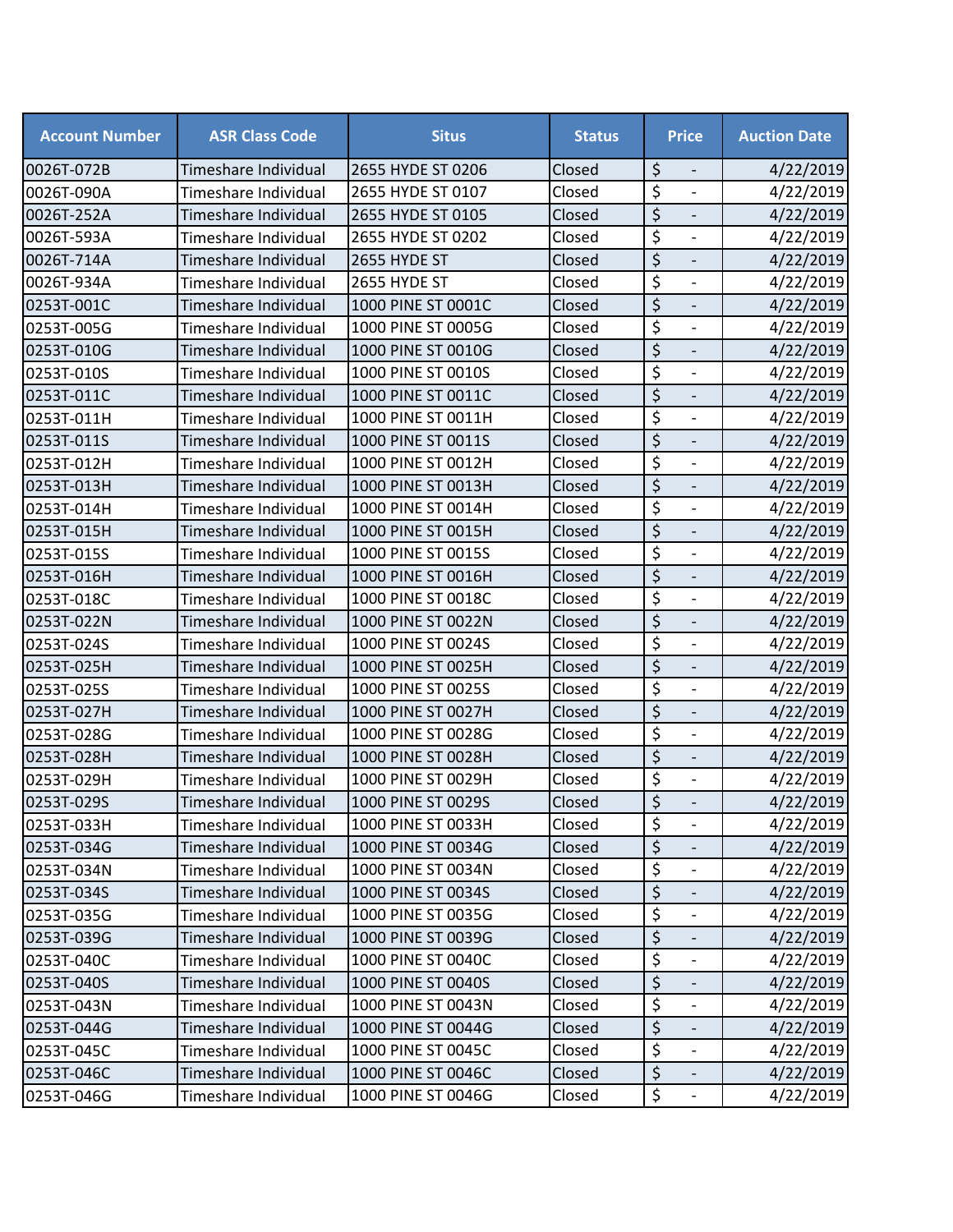| 0253T-047G | Timeshare Individual | 1000 PINE ST 0047G | Closed | \$<br>$\overline{\phantom{a}}$               | 4/22/2019 |
|------------|----------------------|--------------------|--------|----------------------------------------------|-----------|
| 0253T-050C | Timeshare Individual | 1000 PINE ST 0050C | Closed | \$<br>$\frac{1}{2}$                          | 4/22/2019 |
| 0253T-050H | Timeshare Individual | 1000 PINE ST 0050H | Closed | $\overline{\xi}$                             | 4/22/2019 |
| 0253T-054C | Timeshare Individual | 1000 PINE ST 0054C | Closed | \$<br>$\overline{\phantom{a}}$               | 4/22/2019 |
| 0253T-054N | Timeshare Individual | 1000 PINE ST 0054N | Closed | $\overline{\xi}$<br>$\overline{\phantom{a}}$ | 4/22/2019 |
| 0253T-055H | Timeshare Individual | 1000 PINE ST 0055H | Closed | \$<br>$\blacksquare$                         | 4/22/2019 |
| 0253T-055N | Timeshare Individual | 1000 PINE ST 0055N | Closed | \$<br>$\frac{1}{2}$                          | 4/22/2019 |
| 0253T-056S | Timeshare Individual | 1000 PINE ST 0056S | Closed | \$<br>$\overline{\phantom{a}}$               | 4/22/2019 |
| 0253T-057N | Timeshare Individual | 1000 PINE ST 0057N | Closed | $\overline{\xi}$<br>$\Box$                   | 4/22/2019 |
| 0253T-061C | Timeshare Individual | 1000 PINE ST 0061C | Closed | $\overline{\boldsymbol{\zeta}}$              | 4/22/2019 |
| 0253T-064N | Timeshare Individual | 1000 PINE ST 0064N | Closed | $\overline{\xi}$<br>$\overline{\phantom{a}}$ | 4/22/2019 |
| 0253T-065G | Timeshare Individual | 1000 PINE ST 0065G | Closed | $\overline{\xi}$<br>$\overline{\phantom{a}}$ | 4/22/2019 |
| 0253T-069G | Timeshare Individual | 1000 PINE ST 0069G | Closed | \$<br>$\overline{\phantom{a}}$               | 4/22/2019 |
| 0253T-072H | Timeshare Individual | 1000 PINE ST 0072H | Closed | $\overline{\xi}$<br>$\overline{\phantom{a}}$ | 4/22/2019 |
| 0253T-074S | Timeshare Individual | 1000 PINE ST 0074S | Closed | $\overline{\xi}$                             | 4/22/2019 |
| 0253T-077S | Timeshare Individual | 1000 PINE ST 0077S | Closed | \$<br>$\blacksquare$                         | 4/22/2019 |
| 0253T-078S | Timeshare Individual | 1000 PINE ST 0078S | Closed | $\overline{\xi}$<br>$\overline{\phantom{a}}$ | 4/22/2019 |
| 0253T-079S | Timeshare Individual | 1000 PINE ST 0079S | Closed | \$<br>$\overline{\phantom{a}}$               | 4/22/2019 |
| 0253T-084C | Timeshare Individual | 1000 PINE ST 0084C | Closed | \$                                           | 4/22/2019 |
| 0253T-086N | Timeshare Individual | 1000 PINE ST 0086N | Closed | \$<br>$\overline{\phantom{a}}$               | 4/22/2019 |
| 0253T-088C | Timeshare Individual | 1000 PINE ST 0088C | Closed | $\overline{\xi}$<br>$\blacksquare$           | 4/22/2019 |
| 0253T-089N | Timeshare Individual | 1000 PINE ST 0089N | Closed | \$<br>$\overline{\phantom{a}}$               | 4/22/2019 |
| 0253T-090N | Timeshare Individual | 1000 PINE ST 0090N | Closed | \$<br>$\blacksquare$                         | 4/22/2019 |
| 0253T-091N | Timeshare Individual | 1000 PINE ST 0091N | Closed | \$                                           | 4/22/2019 |
| 0253T-091S | Timeshare Individual | 1000 PINE ST 0091S | Closed | $\overline{\xi}$<br>$\overline{\phantom{a}}$ | 4/22/2019 |
| 0253T-093G | Timeshare Individual | 1000 PINE ST 0093G | Closed | \$<br>$\overline{\phantom{a}}$               | 4/22/2019 |
| 0253T-096N | Timeshare Individual | 1000 PINE ST 0096N | Closed | \$<br>$\overline{\phantom{a}}$               | 4/22/2019 |
| 0253T-097S | Timeshare Individual | 1000 PINE ST 0097S | Closed | $\overline{\xi}$<br>$\overline{\phantom{a}}$ | 4/22/2019 |
| 0253T-098N | Timeshare Individual | 1000 PINE ST 0098N | Closed | \$                                           | 4/22/2019 |
| 0253T-099H | Timeshare Individual | 1000 PINE ST 0099H | Closed | \$<br>$\blacksquare$                         | 4/22/2019 |
| 0253T-100S | Timeshare Individual | 1000 PINE ST 0100S | Closed | $\overline{\xi}$                             | 4/22/2019 |
| 0253T-101C | Timeshare Individual | 1000 PINE ST 0101C | Closed | \$<br>$\overline{\phantom{a}}$               | 4/22/2019 |
| 0253T-102C | Timeshare Individual | 1000 PINE ST 0102C | Closed | \$<br>$\overline{\phantom{0}}$               | 4/22/2019 |
| 0253T-102N | Timeshare Individual | 1000 PINE ST 0102N | Closed | \$<br>$\overline{\phantom{a}}$               | 4/22/2019 |
| 0253T-105S | Timeshare Individual | 1000 PINE ST 0105S | Closed | \$<br>$\overline{\phantom{a}}$               | 4/22/2019 |
| 0253T-106C | Timeshare Individual | 1000 PINE ST 0106C | Closed | $\overline{\xi}$<br>$\overline{\phantom{a}}$ | 4/22/2019 |
| 0253T-108C | Timeshare Individual | 1000 PINE ST 0108C | Closed | \$<br>$\overline{\phantom{a}}$               | 4/22/2019 |
| 0253T-111S | Timeshare Individual | 1000 PINE ST 0111S | Closed | \$                                           | 4/22/2019 |
| 0253T-112C | Timeshare Individual | 1000 PINE ST 0112C | Closed | \$<br>$\overline{\phantom{a}}$               | 4/22/2019 |
| 0253T-112S | Timeshare Individual | 1000 PINE ST 0112S | Closed | \$<br>$\overline{\phantom{a}}$               | 4/22/2019 |
| 0253T-113S | Timeshare Individual | 1000 PINE ST 0113S | Closed | \$                                           | 4/22/2019 |
| 0253T-114C | Timeshare Individual | 1000 PINE ST 0114C | Closed | $\overline{\xi}$<br>$\overline{\phantom{a}}$ | 4/22/2019 |
| 0253T-117C | Timeshare Individual | 1000 PINE ST 0117C | Closed | $\overline{\xi}$                             | 4/22/2019 |
| 0253T-122S | Timeshare Individual | 1000 PINE ST 0122S | Closed | \$<br>$\overline{\phantom{a}}$               | 4/22/2019 |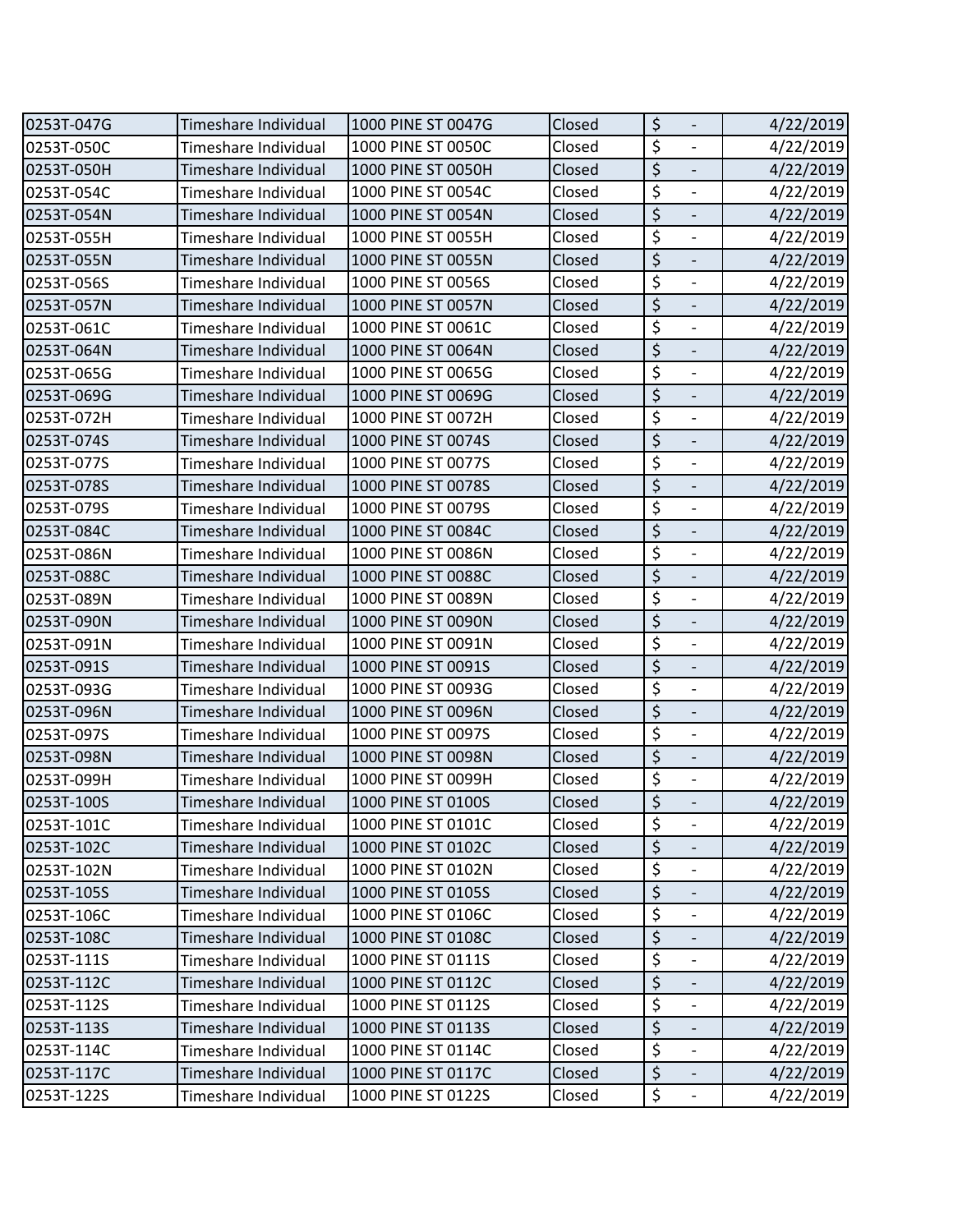| 0253T-123C | Timeshare Individual | 1000 PINE ST 0123C | Closed | \$<br>$\overline{\phantom{a}}$               | 4/22/2019 |
|------------|----------------------|--------------------|--------|----------------------------------------------|-----------|
| 0253T-123N | Timeshare Individual | 1000 PINE ST 0123N | Closed | \$<br>$\frac{1}{2}$                          | 4/22/2019 |
| 0253T-128N | Timeshare Individual | 1000 PINE ST 0128N | Closed | $\overline{\xi}$                             | 4/22/2019 |
| 0253T-129N | Timeshare Individual | 1000 PINE ST 0129N | Closed | \$<br>$\overline{\phantom{a}}$               | 4/22/2019 |
| 0253T-130N | Timeshare Individual | 1000 PINE ST 0130N | Closed | $\overline{\xi}$<br>$\overline{\phantom{a}}$ | 4/22/2019 |
| 0253T-132C | Timeshare Individual | 1000 PINE ST 0132C | Closed | \$<br>$\blacksquare$                         | 4/22/2019 |
| 0253T-135N | Timeshare Individual | 1000 PINE ST 0135N | Closed | \$<br>$\frac{1}{2}$                          | 4/22/2019 |
| 0253T-135S | Timeshare Individual | 1000 PINE ST 0135S | Closed | \$<br>$\overline{\phantom{a}}$               | 4/22/2019 |
| 0253T-136N | Timeshare Individual | 1000 PINE ST 0136N | Closed | $\overline{\xi}$<br>$\Box$                   | 4/22/2019 |
| 0253T-136S | Timeshare Individual | 1000 PINE ST 0136S | Closed | $\overline{\boldsymbol{\zeta}}$              | 4/22/2019 |
| 0253T-137G | Timeshare Individual | 1000 PINE ST 0137G | Closed | $\overline{\xi}$<br>$\overline{\phantom{a}}$ | 4/22/2019 |
| 0253T-138N | Timeshare Individual | 1000 PINE ST 0138N | Closed | $\overline{\xi}$<br>$\overline{\phantom{a}}$ | 4/22/2019 |
| 0253T-139G | Timeshare Individual | 1000 PINE ST 0139G | Closed | \$<br>$\overline{\phantom{a}}$               | 4/22/2019 |
| 0253T-140S | Timeshare Individual | 1000 PINE ST 0140S | Closed | $\overline{\xi}$<br>$\overline{\phantom{a}}$ | 4/22/2019 |
| 0253T-141C | Timeshare Individual | 1000 PINE ST 0141C | Closed | $\overline{\xi}$                             | 4/22/2019 |
| 0253T-141G | Timeshare Individual | 1000 PINE ST 0141G | Closed | \$<br>$\blacksquare$                         | 4/22/2019 |
| 0253T-141S | Timeshare Individual | 1000 PINE ST 0141S | Closed | $\overline{\xi}$<br>$\overline{\phantom{a}}$ | 4/22/2019 |
| 0253T-142S | Timeshare Individual | 1000 PINE ST 0142S | Closed | \$<br>$\overline{\phantom{a}}$               | 4/22/2019 |
| 0253T-146N | Timeshare Individual | 1000 PINE ST 0146N | Closed | \$                                           | 4/22/2019 |
| 0253T-149N | Timeshare Individual | 1000 PINE ST 0149N | Closed | \$<br>$\overline{\phantom{a}}$               | 4/22/2019 |
| 0253T-150S | Timeshare Individual | 1000 PINE ST 0150S | Closed | $\overline{\xi}$<br>$\blacksquare$           | 4/22/2019 |
| 0253T-152C | Timeshare Individual | 1000 PINE ST 0152C | Closed | \$<br>$\overline{\phantom{a}}$               | 4/22/2019 |
| 0253T-152N | Timeshare Individual | 1000 PINE ST 0152N | Closed | \$<br>$\overline{\phantom{a}}$               | 4/22/2019 |
| 0253T-153C | Timeshare Individual | 1000 PINE ST 0153C | Closed | $\overline{\boldsymbol{\zeta}}$              | 4/22/2019 |
| 0253T-154C | Timeshare Individual | 1000 PINE ST 0154C | Closed | $\overline{\xi}$<br>$\overline{\phantom{a}}$ | 4/22/2019 |
| 0253T-154N | Timeshare Individual | 1000 PINE ST 0154N | Closed | \$<br>$\overline{\phantom{a}}$               | 4/22/2019 |
| 0253T-155N | Timeshare Individual | 1000 PINE ST 0155N | Closed | \$<br>$\overline{\phantom{a}}$               | 4/22/2019 |
| 0253T-161N | Timeshare Individual | 1000 PINE ST 0161N | Closed | $\overline{\xi}$<br>$\overline{\phantom{a}}$ | 4/22/2019 |
| 0253T-172C | Timeshare Individual | 1000 PINE ST 0172C | Closed | \$                                           | 4/22/2019 |
| 0253T-176N | Timeshare Individual | 1000 PINE ST 0176N | Closed | \$<br>$\blacksquare$                         | 4/22/2019 |
| 0253T-180N | Timeshare Individual | 1000 PINE ST 0180N | Closed | $\overline{\xi}$                             | 4/22/2019 |
| 0253T-181N | Timeshare Individual | 1000 PINE ST 0181N | Closed | \$<br>$\overline{\phantom{a}}$               | 4/22/2019 |
| 0253T-182C | Timeshare Individual | 1000 PINE ST 0182C | Closed | \$<br>$\overline{\phantom{0}}$               | 4/22/2019 |
| 0253T-183C | Timeshare Individual | 1000 PINE ST 0183C | Closed | \$<br>$\overline{\phantom{a}}$               | 4/22/2019 |
| 0253T-184C | Timeshare Individual | 1000 PINE ST 0184C | Closed | \$<br>$\overline{\phantom{a}}$               | 4/22/2019 |
| 0253T-188N | Timeshare Individual | 1000 PINE ST 0188N | Closed | $\overline{\xi}$<br>$\overline{\phantom{a}}$ | 4/22/2019 |
| 0253T-189N | Timeshare Individual | 1000 PINE ST 0189N | Closed | \$<br>$\overline{\phantom{a}}$               | 4/22/2019 |
| 0253T-191N | Timeshare Individual | 1000 PINE ST 0191N | Closed | \$                                           | 4/22/2019 |
| 0253T-195N | Timeshare Individual | 1000 PINE ST 0195N | Closed | \$<br>$\overline{\phantom{a}}$               | 4/22/2019 |
| 0253T-197N | Timeshare Individual | 1000 PINE ST 0197N | Closed | \$<br>$\overline{\phantom{a}}$               | 4/22/2019 |
| 0253T-203N | Timeshare Individual | 1000 PINE ST 0203N | Closed | \$                                           | 4/22/2019 |
| 0253T-205N | Timeshare Individual | 1000 PINE ST 0205N | Closed | \$<br>$\overline{\phantom{a}}$               | 4/22/2019 |
| 0253T-224N | Timeshare Individual | 1000 PINE ST 0224N | Closed | $\overline{\xi}$                             | 4/22/2019 |
| 0253T-225N | Timeshare Individual | 1000 PINE ST 0225N | Closed | \$<br>$\overline{\phantom{a}}$               | 4/22/2019 |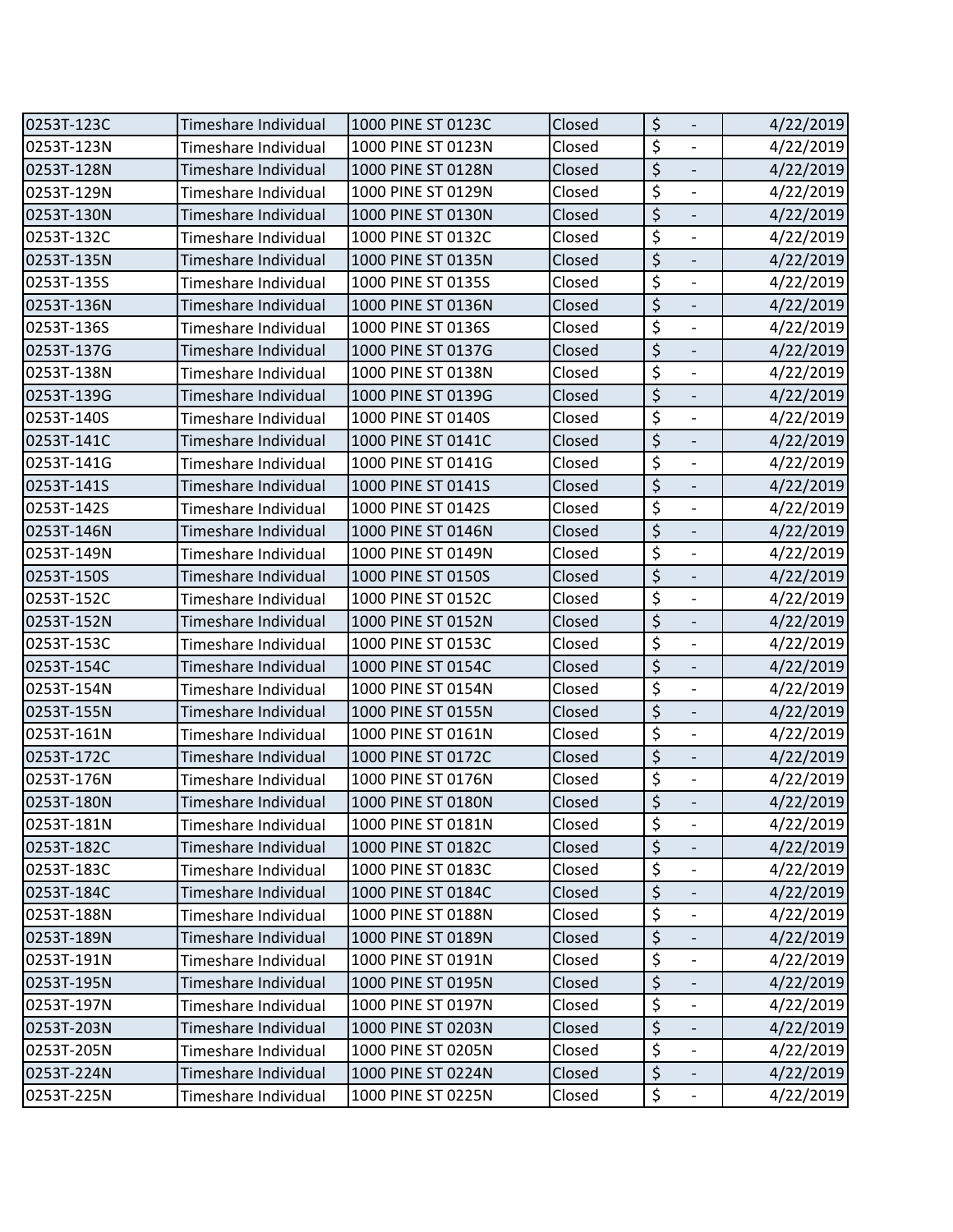| 0253T-227N | Timeshare Individual | 1000 PINE ST 0227N | Closed | \$<br>$\overline{\phantom{a}}$                              | 4/22/2019 |
|------------|----------------------|--------------------|--------|-------------------------------------------------------------|-----------|
| 0253T-235N | Timeshare Individual | 1000 PINE ST 0235N | Closed | $\overline{\xi}$<br>$\frac{1}{2}$                           | 4/22/2019 |
| 0253T-239N | Timeshare Individual | 1000 PINE ST 0239N | Closed | $\overline{\xi}$<br>$\overline{\phantom{a}}$                | 4/22/2019 |
| 0253T-244N | Timeshare Individual | 1000 PINE ST 0244N | Closed | \$<br>$\overline{\phantom{a}}$                              | 4/22/2019 |
| 0253T-251N | Timeshare Individual | 1000 PINE ST 0251N | Closed | $\overline{\xi}$                                            | 4/22/2019 |
| 0253T-252N | Timeshare Individual | 1000 PINE ST 0252N | Closed | \$<br>$\qquad \qquad -$                                     | 4/22/2019 |
| 0253T-253N | Timeshare Individual | 1000 PINE ST 0253N | Closed | $\overline{\xi}$<br>$\overline{\phantom{a}}$                | 4/22/2019 |
| 0253T-254N | Timeshare Individual | 1000 PINE ST 0254N | Closed | \$<br>$\blacksquare$                                        | 4/22/2019 |
| 0253T-258N | Timeshare Individual | 1000 PINE ST 0258N | Closed | \$<br>$\blacksquare$                                        | 4/22/2019 |
| 0253T-266N | Timeshare Individual | 1000 PINE ST 0266N | Closed | $\overline{\boldsymbol{\zeta}}$<br>$\overline{\phantom{a}}$ | 4/22/2019 |
| 0253T-274N | Timeshare Individual | 1000 PINE ST 0274N | Closed | $\overline{\xi}$<br>$\overline{\phantom{a}}$                | 4/22/2019 |
| 0253T-276N | Timeshare Individual | 1000 PINE ST 0276N | Closed | \$<br>$\frac{1}{2}$                                         | 4/22/2019 |
| 0253T-277N | Timeshare Individual | 1000 PINE ST 0277N | Closed | \$<br>$\overline{\phantom{a}}$                              | 4/22/2019 |
| 0253T-279N | Timeshare Individual | 1000 PINE ST 0279N | Closed | \$<br>$\blacksquare$                                        | 4/22/2019 |
| 0253T-280N | Timeshare Individual | 1000 PINE ST 0280N | Closed | \$                                                          | 4/22/2019 |
| 0253T-284N | Timeshare Individual | 1000 PINE ST 0284N | Closed | \$<br>$\blacksquare$                                        | 4/22/2019 |
| 0253T-285N | Timeshare Individual | 1000 PINE ST 0285N | Closed | $\overline{\xi}$<br>$\blacksquare$                          | 4/22/2019 |
| 0253T-288N | Timeshare Individual | 1000 PINE ST 0288N | Closed | $\overline{\boldsymbol{\zeta}}$<br>$\blacksquare$           | 4/22/2019 |
| 0253T-292N | Timeshare Individual | 1000 PINE ST 0292N | Closed | \$                                                          | 4/22/2019 |
| 0253T-294N | Timeshare Individual | 1000 PINE ST 0294N | Closed | \$<br>$\overline{\phantom{a}}$                              | 4/22/2019 |
| 0253T-304N | Timeshare Individual | 1000 PINE ST 0304N | Closed | $\overline{\xi}$<br>$\blacksquare$                          | 4/22/2019 |
| 0253T-305N | Timeshare Individual | 1000 PINE ST 0305N | Closed | $\overline{\xi}$<br>$\overline{\phantom{a}}$                | 4/22/2019 |
| 0253T-306N | Timeshare Individual | 1000 PINE ST 0306N | Closed | \$<br>$\overline{\phantom{a}}$                              | 4/22/2019 |
| 0253T-308N | Timeshare Individual | 1000 PINE ST 0308N | Closed | $\overline{\boldsymbol{\zeta}}$<br>$\frac{1}{2}$            | 4/22/2019 |
| 0253T-313N | Timeshare Individual | 1000 PINE ST 0313N | Closed | \$<br>$\overline{\phantom{a}}$                              | 4/22/2019 |
| 0253T-314N | Timeshare Individual | 1000 PINE ST 0314N | Closed | \$<br>$\overline{\phantom{a}}$                              | 4/22/2019 |
| 0253T-320N | Timeshare Individual | 1000 PINE ST 0320N | Closed | $\overline{\xi}$<br>$\overline{\phantom{a}}$                | 4/22/2019 |
| 0253T-323N | Timeshare Individual | 1000 PINE ST 0323N | Closed | \$<br>$\overline{\phantom{a}}$                              | 4/22/2019 |
| 0253T-326N | Timeshare Individual | 1000 PINE ST 0326N | Closed | $\overline{\xi}$<br>$\overline{\phantom{0}}$                | 4/22/2019 |
| 0253T-335N | Timeshare Individual | 1000 PINE ST 0335N | Closed | \$<br>$\overline{\phantom{a}}$                              | 4/22/2019 |
| 0253T-336N | Timeshare Individual | 1000 PINE ST 0336N | Closed | \$                                                          | 4/22/2019 |
| 0253T-345N | Timeshare Individual | 1000 PINE ST 0345N | Closed | \$<br>$\overline{\phantom{a}}$                              | 4/22/2019 |
| 0253T-347N | Timeshare Individual | 1000 PINE ST 0347N | Closed | \$<br>$\overline{\phantom{a}}$                              | 4/22/2019 |
| 0253T-352N | Timeshare Individual | 1000 PINE ST 0352N | Closed | \$                                                          | 4/22/2019 |
| 0253T-353N | Timeshare Individual | 1000 PINE ST 0353N | Closed | \$<br>$\overline{\phantom{a}}$                              | 4/22/2019 |
| 0253T-359N | Timeshare Individual | 1000 PINE ST 0359N | Closed | \$                                                          | 4/22/2019 |
| 0253T-362N | Timeshare Individual | 1000 PINE ST 0362N | Closed | \$<br>$\overline{\phantom{0}}$                              | 4/22/2019 |
| 0253T-376N | Timeshare Individual | 1000 PINE ST 0376N | Closed | \$                                                          | 4/22/2019 |
| 0253T-385N | Timeshare Individual | 1000 PINE ST 0385N | Closed | \$<br>$\qquad \qquad \blacksquare$                          | 4/22/2019 |
| 0253T-388N | Timeshare Individual | 1000 PINE ST 0388N | Closed | \$<br>$\overline{\phantom{a}}$                              | 4/22/2019 |
| 0253T-394N | Timeshare Individual | 1000 PINE ST 0394N | Closed | \$                                                          | 4/22/2019 |
| 0253T-395N | Timeshare Individual | 1000 PINE ST 0395N | Closed | \$<br>$\overline{\phantom{a}}$                              | 4/22/2019 |
| 0253T-408N | Timeshare Individual | 1000 PINE ST 0408N | Closed | $\overline{\xi}$                                            | 4/22/2019 |
| 0253T-410N | Timeshare Individual | 1000 PINE ST 0410N | Closed | \$<br>$\overline{\phantom{a}}$                              | 4/22/2019 |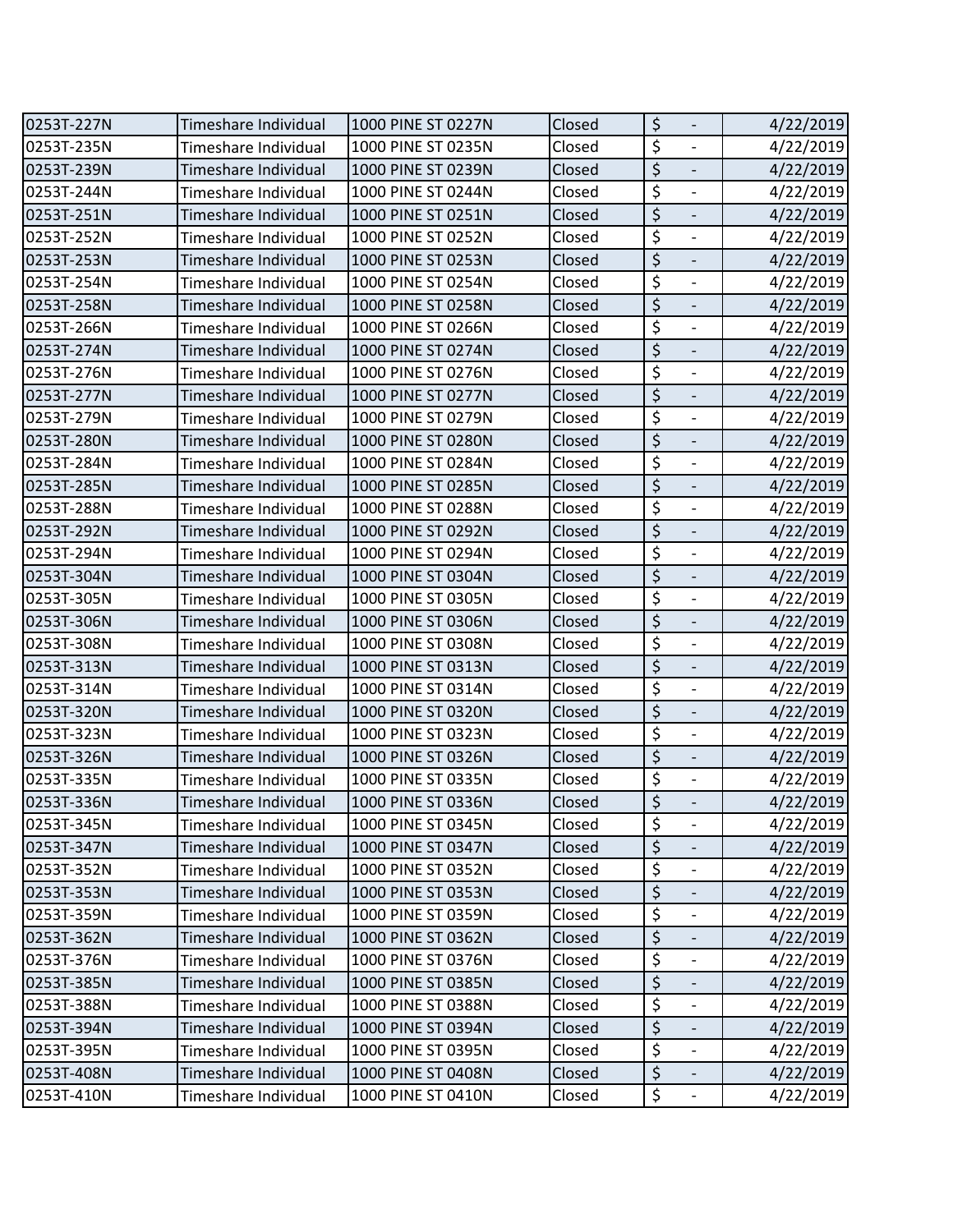| 0253T-412N | Timeshare Individual | 1000 PINE ST 0412N | Closed | \$<br>$\overline{\phantom{a}}$                              | 4/22/2019 |
|------------|----------------------|--------------------|--------|-------------------------------------------------------------|-----------|
| 0253T-413N | Timeshare Individual | 1000 PINE ST 0413N | Closed | $\overline{\xi}$<br>$\blacksquare$                          | 4/22/2019 |
| 0253T-414N | Timeshare Individual | 1000 PINE ST 0414N | Closed | $\overline{\xi}$                                            | 4/22/2019 |
| 0253T-442N | Timeshare Individual | 1000 PINE ST 0442N | Closed | \$<br>$\overline{\phantom{a}}$                              | 4/22/2019 |
| 0253T-444N | Timeshare Individual | 1000 PINE ST 0444N | Closed | $\overline{\xi}$<br>$\blacksquare$                          | 4/22/2019 |
| 0253T-448N | Timeshare Individual | 1000 PINE ST 0448N | Closed | \$<br>$\mathbb{Z}$                                          | 4/22/2019 |
| 0253T-449N | Timeshare Individual | 1000 PINE ST 0449N | Closed | \$<br>$\blacksquare$                                        | 4/22/2019 |
| 0253T-451N | Timeshare Individual | 1000 PINE ST 0451N | Closed | $\overline{\xi}$<br>$\blacksquare$                          | 4/22/2019 |
| 0253T-454N | Timeshare Individual | 1000 PINE ST 0454N | Closed | $\overline{\xi}$<br>$\Box$                                  | 4/22/2019 |
| 0253T-455N | Timeshare Individual | 1000 PINE ST 0455N | Closed | $\overline{\xi}$<br>$\blacksquare$                          | 4/22/2019 |
| 0256T-019P | Timeshare Individual | 0710 POWELL ST     | Closed | $\overline{\xi}$<br>$\overline{\phantom{a}}$                | 4/22/2019 |
| 0256T-046P | Timeshare Individual | 0710 POWELL ST     | Closed | $\overline{\boldsymbol{\zeta}}$<br>$\overline{\phantom{a}}$ | 4/22/2019 |
| 0256T-156P | Timeshare Individual | 710 POWELL ST      | Closed | \$<br>$\overline{\phantom{a}}$                              | 4/22/2019 |
| 0256T-195P | Timeshare Individual | 710 POWELL ST      | Closed | $\overline{\xi}$<br>$\blacksquare$                          | 4/22/2019 |
| 0256T-199P | Timeshare Individual | 0710 POWELL ST     | Closed | $\overline{\xi}$                                            | 4/22/2019 |
| 0256T-239P | Timeshare Individual | 0710 POWELL ST     | Closed | \$<br>$\overline{\phantom{a}}$                              | 4/22/2019 |
| 0256T-243P | Timeshare Individual | 710 POWELL ST      | Closed | $\overline{\xi}$<br>$\overline{\phantom{a}}$                | 4/22/2019 |
| 0256T-281P | Timeshare Individual | 0710 POWELL ST     | Closed | \$<br>$\blacksquare$                                        | 4/22/2019 |
| 0256T-293P | Timeshare Individual | 0710 POWELL ST     | Closed | \$                                                          | 4/22/2019 |
| 0306T-069C | Timeshare Individual | 0441 MASON ST      | Closed | \$<br>$\overline{\phantom{a}}$                              | 4/22/2019 |
| 0306T-084C | Timeshare Individual | 0441 MASON ST      | Closed | $\overline{\xi}$<br>$\overline{\phantom{a}}$                | 4/22/2019 |
| 0306T-238B | Timeshare Individual | 0441 MASON ST      | Closed | \$<br>$\overline{\phantom{a}}$                              | 4/22/2019 |
| 0306T-632A | Timeshare Individual | 0441 MASON ST      | Closed | \$<br>$\overline{\phantom{a}}$                              | 4/22/2019 |
| 0306T-859A | Timeshare Individual | 0441 MASON ST      | Closed | \$                                                          | 4/22/2019 |
| 0306T-885B | Timeshare Individual | 0441 MASON ST      | Closed | $\overline{\xi}$<br>$\overline{\phantom{a}}$                | 4/22/2019 |
| 0792T-016A | Timeshare Individual | 0327 FULTON ST     | Closed | \$<br>$\overline{\phantom{a}}$                              | 4/22/2019 |
| 0792T-039O | Timeshare Individual | 0327 FULTON ST     | Closed | \$<br>$\overline{\phantom{a}}$                              | 4/22/2019 |
| 0792T-041E | Timeshare Individual | 0327 FULTON ST     | Closed | $\overline{\xi}$<br>$\overline{\phantom{a}}$                | 4/22/2019 |
| 0792T-073O | Timeshare Individual | 0327 FULTON ST     | Closed | $\overline{\xi}$                                            | 4/22/2019 |
| 0792T-098O | Timeshare Individual | 0327 FULTON ST     | Closed | \$<br>$\blacksquare$                                        | 4/22/2019 |
| 0792T-118E | Timeshare Individual | 0327 FULTON ST     | Closed | $\overline{\xi}$                                            | 4/22/2019 |
| 0792T-148A | Timeshare Individual | 0327 FULTON ST     | Closed | \$<br>$\overline{\phantom{a}}$                              | 4/22/2019 |
| 0792T-159A | Timeshare Individual | 0327 FULTON ST     | Closed | \$<br>$\frac{1}{2}$                                         | 4/22/2019 |
| 0792T-182O | Timeshare Individual | 0327 FULTON ST     | Closed | $\overline{\xi}$<br>$\overline{\phantom{a}}$                | 4/22/2019 |
| 0792T-188E | Timeshare Individual | 0327 FULTON ST     | Closed | \$<br>$\overline{\phantom{a}}$                              | 4/22/2019 |
| 0792T-312A | Timeshare Individual | 0327 FULTON ST     | Closed | $\overline{\xi}$<br>$\overline{\phantom{a}}$                | 4/22/2019 |
| 0792T-318A | Timeshare Individual | 0327 FULTON ST     | Closed | \$<br>$\overline{\phantom{a}}$                              | 4/22/2019 |
| 0792T-384A | Timeshare Individual | 0327 FULTON ST     | Closed | \$                                                          | 4/22/2019 |
| 0792T-408A | Timeshare Individual | 0327 FULTON ST     | Closed | $\overline{\xi}$<br>$\overline{\phantom{a}}$                | 4/22/2019 |
| 0792T-409A | Timeshare Individual | 0327 FULTON ST     | Closed | \$<br>$\overline{\phantom{a}}$                              | 4/22/2019 |
| 0792T-520A | Timeshare Individual | 0327 FULTON ST     | Closed | \$                                                          | 4/22/2019 |
| 0792T-572A | Timeshare Individual | 0327 FULTON ST     | Closed | $\overline{\xi}$<br>$\overline{\phantom{a}}$                | 4/22/2019 |
| 0792T-587A | Timeshare Individual | 0327 FULTON ST     | Closed | $\overline{\xi}$                                            | 4/22/2019 |
| 0792T-594A | Timeshare Individual | 0327 FULTON ST     | Closed | \$<br>$\overline{\phantom{a}}$                              | 4/22/2019 |